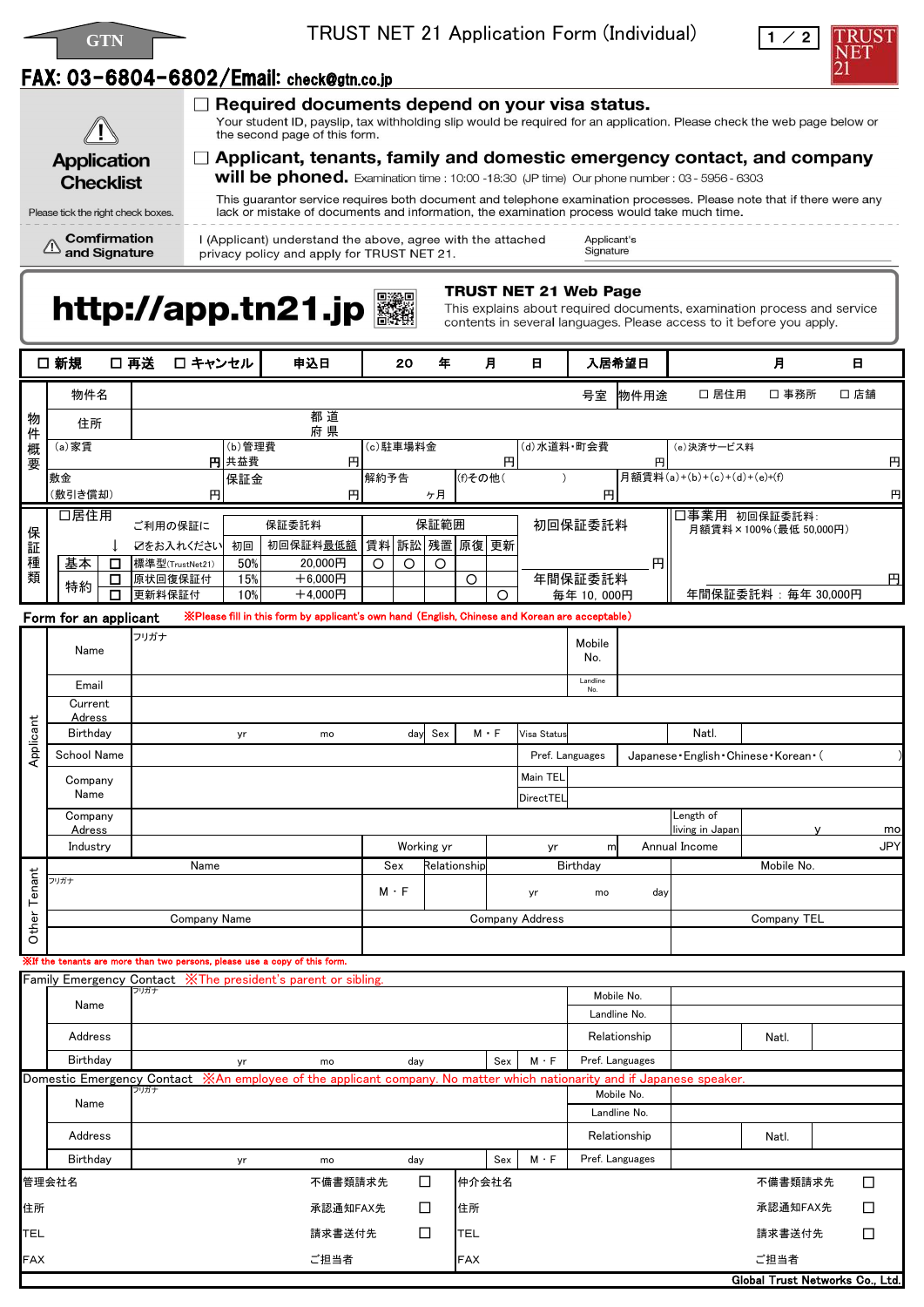#### TRUST NET 21 Application Guide



| <b>Application Process</b>        | Please check the below application process before you apply. Please note that if there were any lack or<br>mistake of documents and information, the examination process would take much time.                                                                                                                    |
|-----------------------------------|-------------------------------------------------------------------------------------------------------------------------------------------------------------------------------------------------------------------------------------------------------------------------------------------------------------------|
| Fill in the form<br>(1)           | Please fill in the first page of this application form and hand in it with required documents to the real<br>estate agent company.<br>X The required documents depend on a visa status. Please refer to [Required Documents] below.                                                                               |
| <b>Examination</b>                | Document Examination ---- Your documents will be reviewed by Global Trust Networks.<br>(1)<br>$^{\circledR}$<br>Telephone Examination ---- You, your tenants, family and your domestic emergency contacts and<br>your company will be called by Global Trust Networks today or tomorrow. Please let them know it. |
| <b>Result and Contract</b><br>(3) | We will notify your examination result to the real estate agent company. If the result is "Approval", the<br>company will give a guide of the contract process.                                                                                                                                                   |

|                           | Required documents for the examination depend on you and your tenant's visa status. |
|---------------------------|-------------------------------------------------------------------------------------|
| <b>Required Documents</b> | Checking the table below, please prepare the document in a relevant category.       |

|                                                   |                                                                                                                                                                                                  | 4) Please choose from the below cases |                                                                                              |  |  |  |  |
|---------------------------------------------------|--------------------------------------------------------------------------------------------------------------------------------------------------------------------------------------------------|---------------------------------------|----------------------------------------------------------------------------------------------|--|--|--|--|
| <b>Student</b>                                    | $\left( \mathrm{1}\right)$ Residence card or Certificate of alien registration $\left( \mathrm{F/B}\right)$                                                                                      | Being a student                       | Student ID (F/B)                                                                             |  |  |  |  |
|                                                   | 2) Family emergency contact (Parent)<br>3)Domestic emergency contact(Foreigners are acceptable)                                                                                                  |                                       | Entering a next school Acceptance or enrollment letter                                       |  |  |  |  |
|                                                   |                                                                                                                                                                                                  | Entering a company                    | Unofficial or official offer letter                                                          |  |  |  |  |
|                                                   |                                                                                                                                                                                                  |                                       | 4) Please choose from the below cases                                                        |  |  |  |  |
| <b>Working</b>                                    | $(1)$ Residence card or Certificate of alien registration (F/B)                                                                                                                                  | Woking for a company                  | 3-month Payslips with company's seal<br>or Tax withholding slip (Last one, present company)  |  |  |  |  |
| <b>Engineer Skilled Labor etc.)</b>               | 2 Family emergency contact (Parent or Sibling)<br>(Specialist in Humanities<br>Changing a job<br>3)Domestic emergency contact (Foreigners are acceptable)<br>Pages of bank book<br>Hunting a job |                                       | Unofficial or official offer letter                                                          |  |  |  |  |
|                                                   |                                                                                                                                                                                                  |                                       | (Your name and deposit recorded within one week)                                             |  |  |  |  |
|                                                   |                                                                                                                                                                                                  |                                       | (4) Please choose from the below cases                                                       |  |  |  |  |
| Spouse of a Japanese                              | $(1)$ Residence card or Certificate of alien registration (F/B)                                                                                                                                  | Woking for a company                  | 3-month Payslips with company's seal<br>or Tax withholding slip (Last one, present company)  |  |  |  |  |
| Spouse of a Permanent<br><b>Family Stays</b>      | (2) Family emergency contact (Parent or Sibling)<br>$\textcircled{3}$ Domestic emergency contact(Sponsor of your visa)                                                                           | Changing a job                        | Unofficial or official offer letter                                                          |  |  |  |  |
|                                                   |                                                                                                                                                                                                  | Hunting a job                         | Pages of bank book<br>(Your name and deposit recorded within one week)                       |  |  |  |  |
|                                                   |                                                                                                                                                                                                  | 4) Please choose from the below cases |                                                                                              |  |  |  |  |
| <b>Permanent Resident</b>                         | Woking for a company<br>$(1)$ Residence card or Certificate of alien registration (F/B)                                                                                                          |                                       | 3-month Payslips with company's seal<br>for Tax withholding slip (Last one, present company) |  |  |  |  |
| Long-term Resident<br>Special Permanent Resident  | (2) Family emergency contact (Parent or Sibling)<br>(3) Domestic emergency contact (Foreigners are acceptable)                                                                                   | Changing a job                        | Unofficial or official offer letter                                                          |  |  |  |  |
|                                                   |                                                                                                                                                                                                  | Hunting a job                         | Pages of bank book<br>(Your name and deposit recorded within one week)                       |  |  |  |  |
| <b>Designated Activities</b><br>(Working Holiday) | $(1)$ Residence card or Certificate of alien registration (F/B)<br>(2) Family emergency contact (Parent or Sibling)<br>③Domestic emergency contact(Foreigners are acceptable)                    |                                       |                                                                                              |  |  |  |  |

(The above table is a guide for common types of visas. If your visa is not in the above, please access the below web page or contact the real estate agent company.)



#### TRUST NET 21 Web Page

This explains about required documents, examination process and service contents in several languages. Please access to it before you apply.